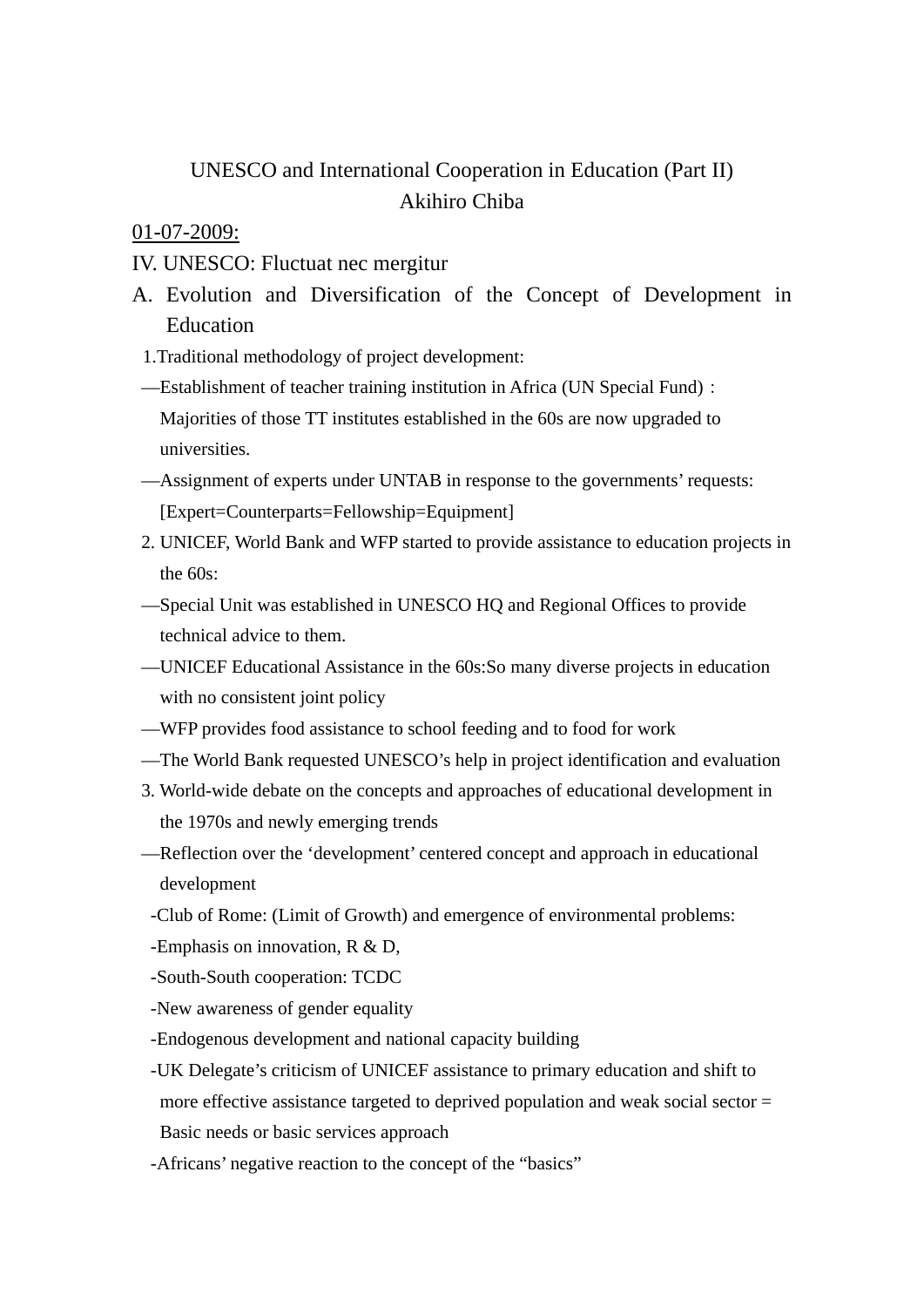- -Emergence of new concepts of education:
	- Life-long education, Basic education, Non-formal education, Recurrent education, Continuing education, Learning society
- -UNESCO's adamant position defending the concept of right to education, school centered education, etc.
	- -Internal controversy over Anglo-Saxon' s pragmatism v.s. French academism and theoretical idealism
- -Rejection by the UNESCO Education Sector of "Basic education" concept
- —Emergence of the World Bank's importance in educational assistance and the declining fate of UNESCO as the world leader of educational development
- —New challenge of developing countries supported by socialist countries against the established world order dominated by West European countries and US based on capitalism and free trade, etc.

=New International Economic Order

- —From East-West conflict and North-South confrontation toward North-West v.s. South-East confrontation; = East Europeans' Peace Offensive
- —New Islamic claims in global power politics
- 4. The 1980s and the Lost Decade
- —Critical situation of Africa and power-shift from the third world claim to the predominance of donor countries of the West and the World Bank
- —Structural Adjustment by IMF/World Bank and the decline in the educational development in Africa: Decreasing school enrolment
- —UNICEF's "Adjustment with Human Face"
- —Bruntland Commission on Environment and Development
- 5. Birth of the new concept "Education for All (EFA)" in the Medium Term Plan of UNESCO (1984-1989)
- —Combined strategy of developing primary education and literacy
- —Democratization of education
- —Education in rural areas
- —Gender equality in access to schooling
- —Education of the deprived: Education of the handicapped; Refugees and migrant workers, Support to the liberation movement, Education of the minorities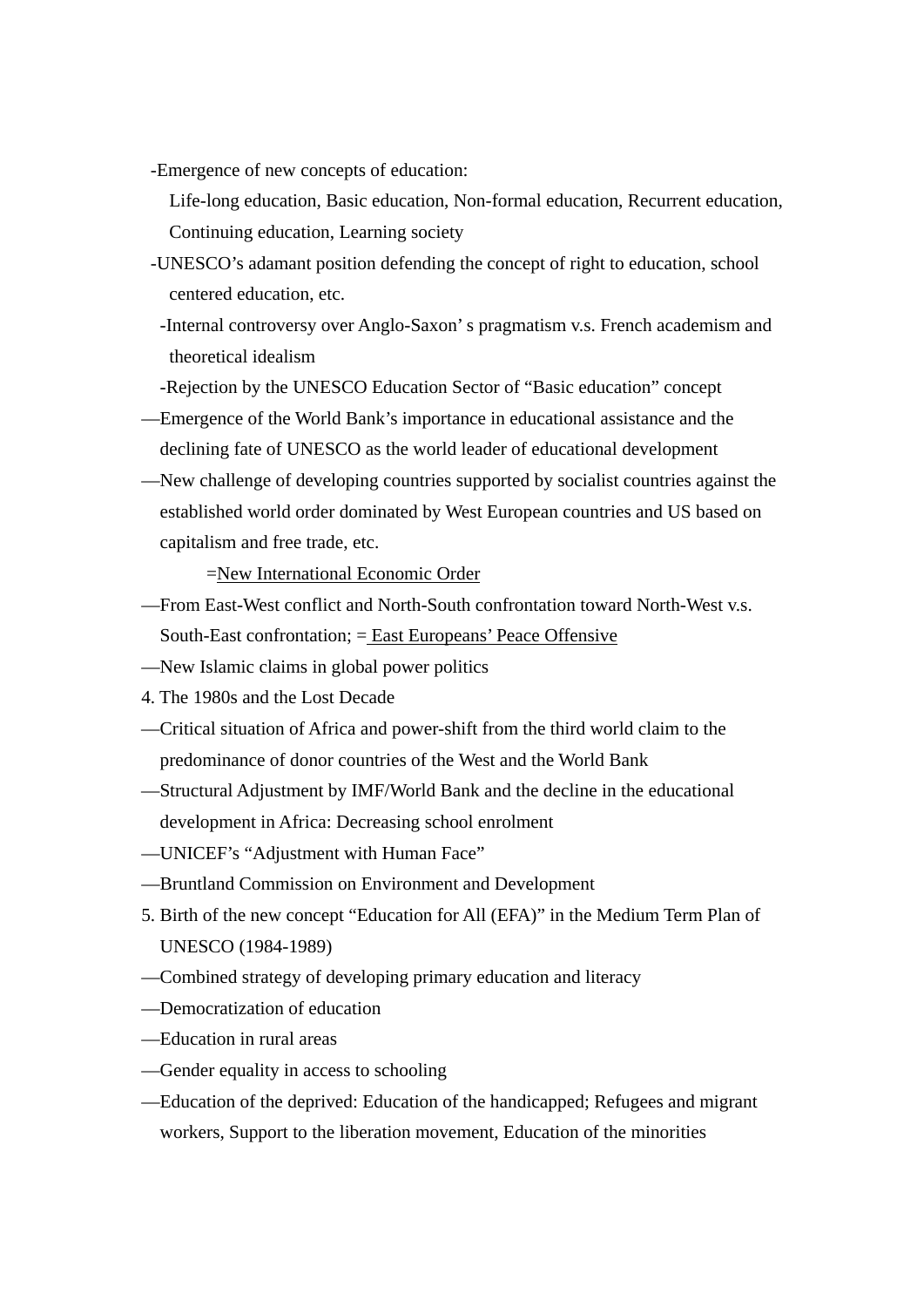## B. Withdrawal of the USA, UK and Singapore from UNESCO

- 1. UNESCO Crisis
- —East-West confrontation and East European Peace Offensives
- -West's criticism against UNESCO's politicization and bias to the third world and the DG's mis-management
- -Different notion of competence and management style in Africa
- -Radical readjustment of staff appointment and promotion toward more equitable geographical distribution
- —Dominating voting power of the third world and the increasing frustration of the big contributors
- —Reagan-Thatcher alliance of new economic liberalism
- —Powerful political lobbying of the ultra-right Heritage Foundation
- —UNESCO's claim of "New International Information Order" and the intensified campaign of alarmed major news agencies of the West against UNESCO =Fear of losing monopoly
- -Raising alarm of increasing government control and intervention in free flow of information and freedom of press
- —Reagan's re-election campaign and UNESCO as a scapegoat
- -Fundamental factor (never written in any documents nor in any US statements of attack against UNESCO) -Sub-conscious resentment against African DG
- 2. Aftermath of US-UK Withdrawal
- —Budget cut and staff cut/redeployment
- -No USA and UK staff was dismissed but no new regular staff recruitment from these countries except for a certain specialized areas where no other qualified persons were available
- —Staff solidarity to support the DG and the integrality of UNESCO
- —Some welcomed the absence of interference from the US in the management and program execution
- —UNESCO maintained close cooperation with the intellectual community and NGOs in USA and UK
- —UK: Majorities of intellectuals and professionals in UK were not happy with Thatcher's decision and UK returned to UNESCO immediately after the change of the government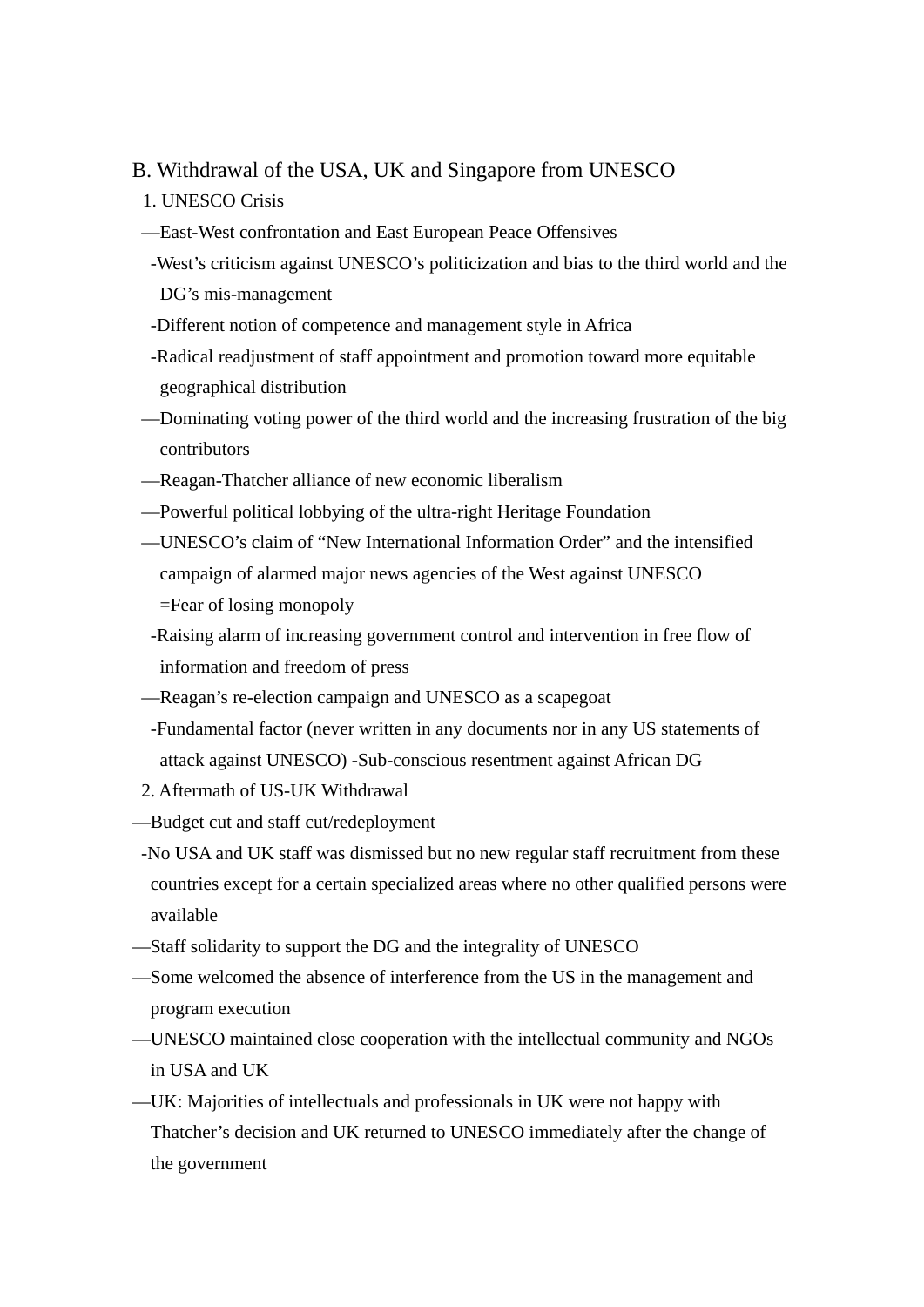—USA: Situation within US was not clear.

-Cunning US policy: Maintaining funding and staff in some units of special

importance to USA such as the Inter-governmental Oceanograghic Commission

-Casual way of return to UNESCO in exchange for US military intervention in Iraq

—JAPAN: Strange Japanese situation

-Reagan-Nakasone relation and the government's general attitude

I have the honour to be

## Sir,

Your obedient servant

-Mass media's fanatic sensationalim

#### 02-07-2009

- C. Literacy, non-formal education and basic education: Progress and Constraints
	- 1. Literacy action before UNESCO
	- —Lenin's Decree on Literacy (1929) and its influence onto socialist governments: China, Vietnam, Cuba, ex-Burma, Nicaragua, Tanzania
	- 2. UNESCO's fundamental education and literacy(1960)
	- 3. Dilemma of the General Assembly of the UN
	- 4. Controversy under surface over the main concept of literacy:
	- —Literacy for what? Human right or economic development?
	- —Victory of pragmatic development oriented concept of literacy
	- —Shift from simple literacy to functional literacy
	- 5. International Conference on the Eradication of Illiteracy 1965 Teheran and Iranian initiative in literacy: Contribution of one day's military expenditure to literacy
	- 6. Shift from the world literacy campaign to a selective experimental approach
	- —Work-oriented literacy
	- —Experimental World Literacy Program (EWLP) 1964-75
	- -Experiments of world-wide scale (16 countries participated)
	- -Cooperation of UNDP
	- -However due to the difficulty to prove the basic hypothesis resulting in eventual decline in literacy action
	- 7. The third International Conference on Adult Education 1972, Tokyo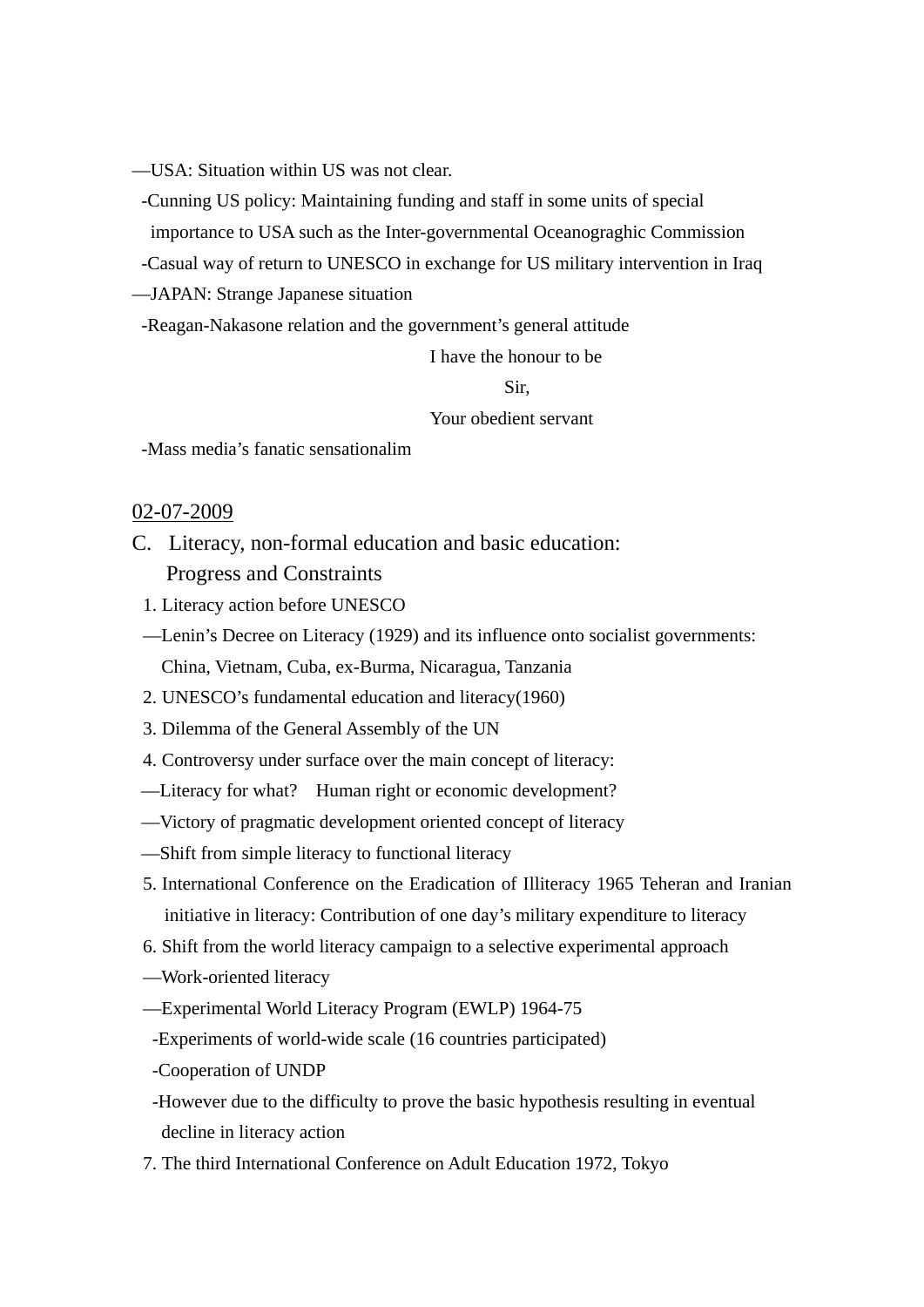-Literacy as the foundation of life-long learning and development

- 8. UNESCO-UNICEF Joint Policy Statement of Educational Development Cooperation (1972) Basic service approach in educational development cooperation: Priority on the deprived: The concept of basic education =minimum essential learning needs—preliminary sign of the 1990 Jomtien concept of basic education
- 9. Philip Coombs' non-formal education controversy (1972-3)

Initially Coombs insisted to shift development aid entirely to NFE to which UNESCO objected. UNESCO proposed a balanced assistance to both Formal and NFE. In the end Coombs accepted this moderate position.

- 10. Proposal of a joint UNESCO-UNICEF basic education was highly welcomed in international development cooperation community but the mainstream of UNESCO rejected this approach as the donor oriented colonial approach.
- 11. Declaration of the International Symposium on Literacy, (Perspolis, 1975)=Shift of main thrust of literacy toward human development.
- 12. UNESCO in the Medium-term Plan in 1980s advocated the importance of "Man as a center of development"
- 13. 1990 International Literacy Year as an attempt to break through the lost decade.
- 14. World Conference on Education for All, Jomtien, Thailand
- —Establishment of the concept of basic education = to meet the "Minimum Essential Learning Needs"
- —Formal—Non-formal—Informal Education
- —Partnership with all stakeholders
- —Importance of the World Bank joining hand as co-organizer
	- =Upgrading the EFA priority as the major development priority
- 15. Unwritten stories of the background of the Jomtien Conference
- —UNESCO-UNICEF feud in the 80s
- —Election of a new UNESCO DG and UNICEF's love call to UNESCO
- —Forming 4 agency preparatory group at UNICEF (UNESCO, UNICEF, UNDP, WB)
- —Initial negative WB position to include literacy in EFA
- 16. Conference itself
- ーMerit of WB's joint hosting
- —Active NGO participation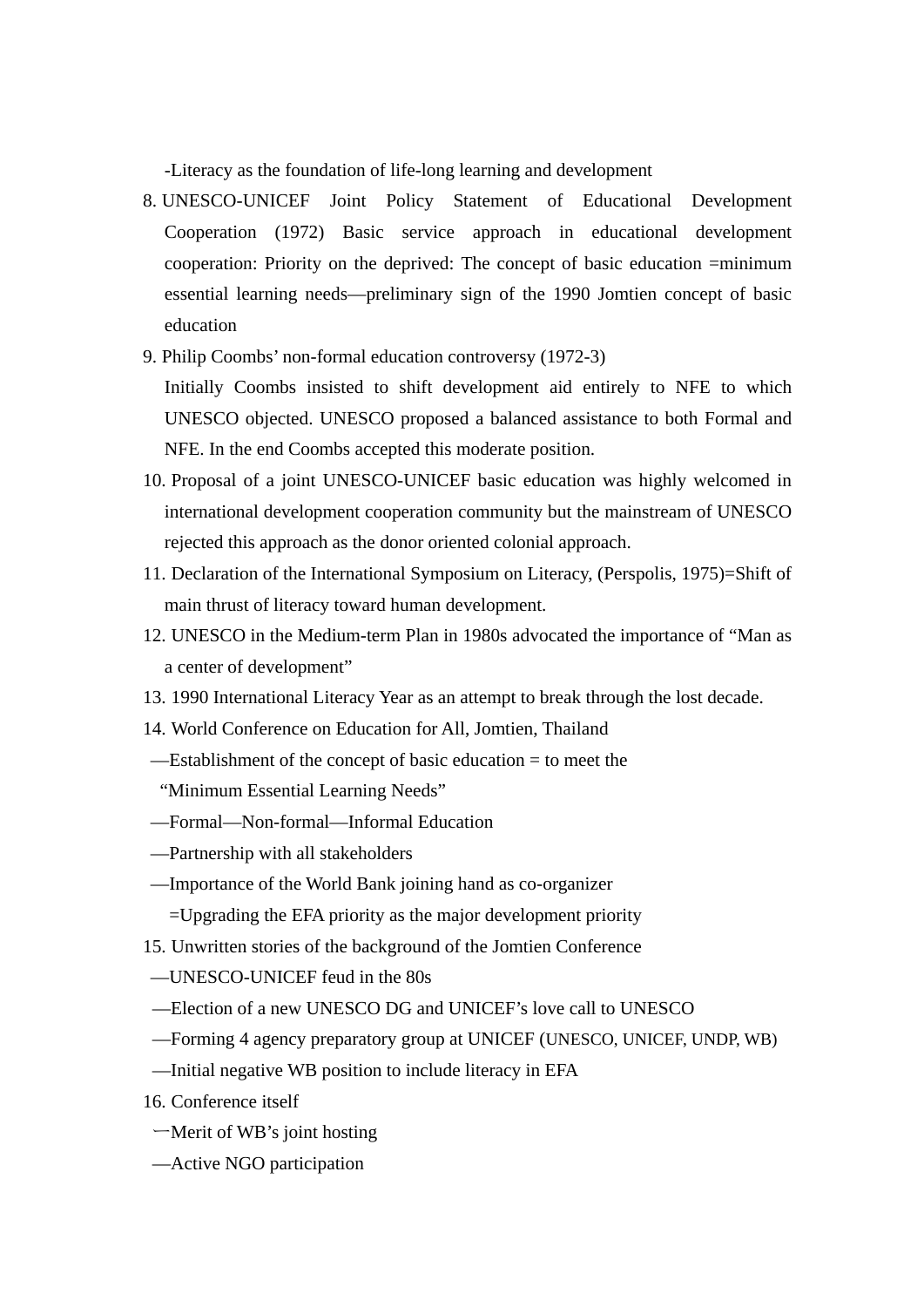- —Revival of basic education as the world priority
- 17. After the Conference
- —Major donors are more interested in investing in formal education
- —Marginalization of UNESCO in the field of development cooperation in education
- —US State Department representative's unsuccessful attempt to exclude UNESCO from the post-Jomtien Conference joint follow-up
- D. Some Examples of National Literacy and Non-formal Education Actions 1. Indonesia: Adoption of Bahasa Indonesia as a national language and the nation-wide literacy campaign under President Sukarno. First initiative in developing countries other than socialist countries in early 1960s: Each village declared as literacy village when all villagers acquired simple literacy skill: Literacy was considered essential to achieve national unity and solidarity of all ethnic groups in the newly independent country:

2. Iran: Visiting Indonesia, Shah Parlevi was so impressed of the Indonesian campaign that he immediately launched a national literacy campaign with the support of the army. It is known as "Army of knowledge." Effective use of young conscripts under national military service as i) health corps, ii) women's corps and iii) literacy corps: Population was hostile to too hasty attempt for modernization and social reform, and the Shah lost the political power.

3. Vietnam: Ho Chi Minh launched literacy campaign for liberation and independence of the country.

4. Brazil: Paulo Freire's literacy action in the north of Brazil. Literacy as a process of conscientization: Well-know for his work 'pedagogy of the oppressed.'

5. Thailand: Successful literacy program by the Ministry of Education and the establishment of a unique system of education linking formal-literacy/non-formal education through the scheme of equivalency

Importance of the new National Education Law(1990)

E. Some Trends in Recent Years:

—Active participation of NGOs

- —Community learning center/terakoya approach in literacy: eg Cambodia, Nepal, Vietnam, India, etc.
- —Increasing recognition of mother tongues in literacy and education
- —Literacy as a basis of education for sustainable development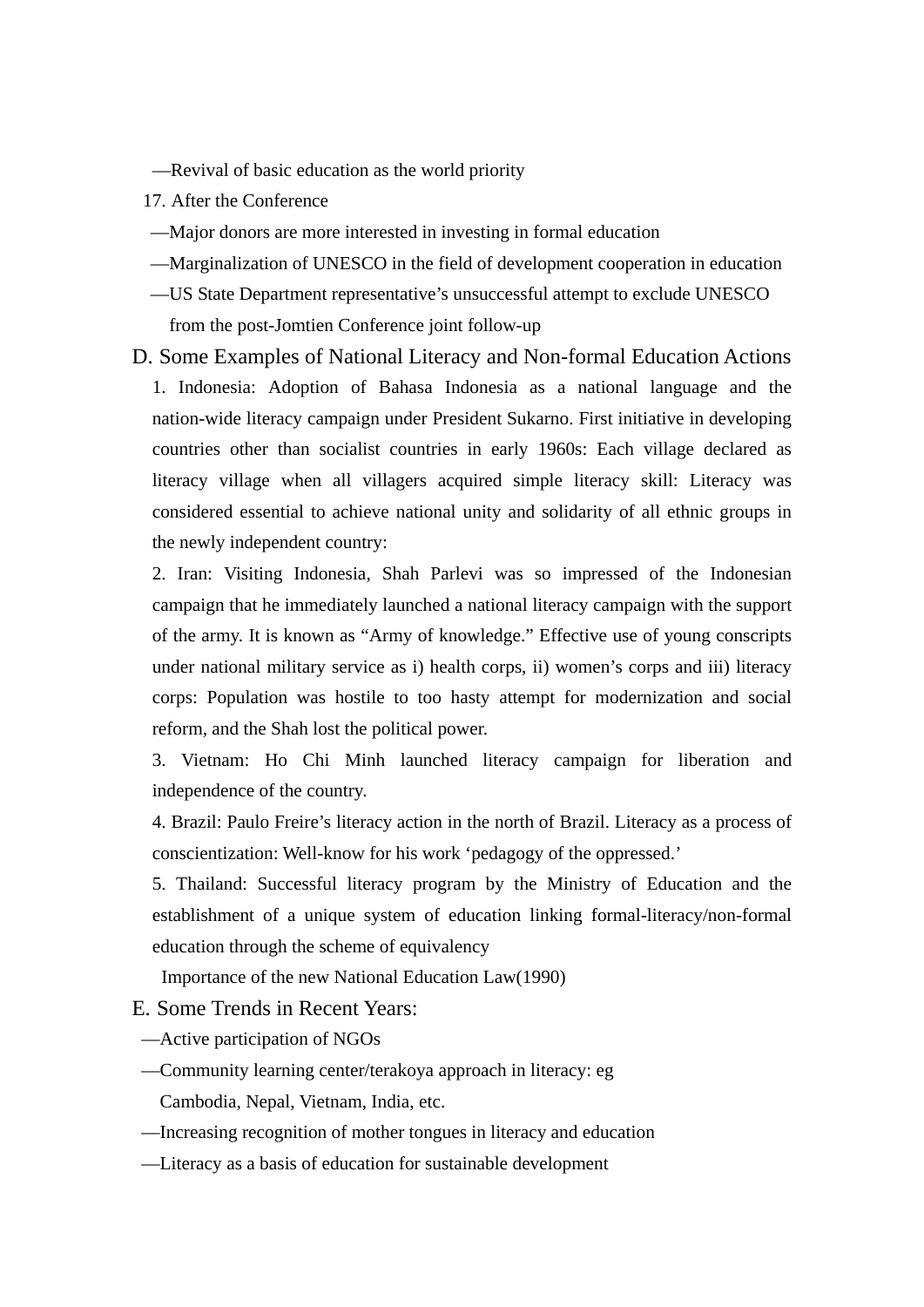—Losing momentum of literacy under EFA and serious consequence to UN Literacy Decade

### 03-07-2009

- V. UNESCO: Quo Vadis?
- 1. Agonies of the  $21<sup>st</sup>$  Century:
- —Never ceasing tensions, confrontations and conflicts
	- (Afghanistan, Iraq, Somalia, Sudan, Israel-Palestine, North Korea, etc.)
- —Precarious situation of peace-making effort in Nepal, Sri Lanka, Mindanao, Philippines,
- —Terrorism
- —Menace of nuclear proliferation
- —Environmental crisis and global warming, rising water level, constrained sustainable development,
- —Energy and water resources,
- —Acute disagreement between the developed and developing countries over environment issues
- —Natural disasters
- —Increasing menace for human security and solidarity
- —Widening gaps among the developing countries.
- —Money game and financial crisis
- —Declining sense of ethical and moral values and materialism
- 2. Direction of development cooperation:
- —Promotion of peace and kyousei, between and within countries through development cooperation
- -Promotion of culture of peace, dialogue among civilizations, mutual understanding, appreciation and respect of cultural diversity
- —Cooperation beyond national development,
- -Enhancing Human dignity and human right
- -Enriched quality of life, healthy individual and family life
- -Enriched civil society and democracy
- —Development cooperation focused on the weak sectors of society
- -Gender equality, increased support to the disabled, early childhood care and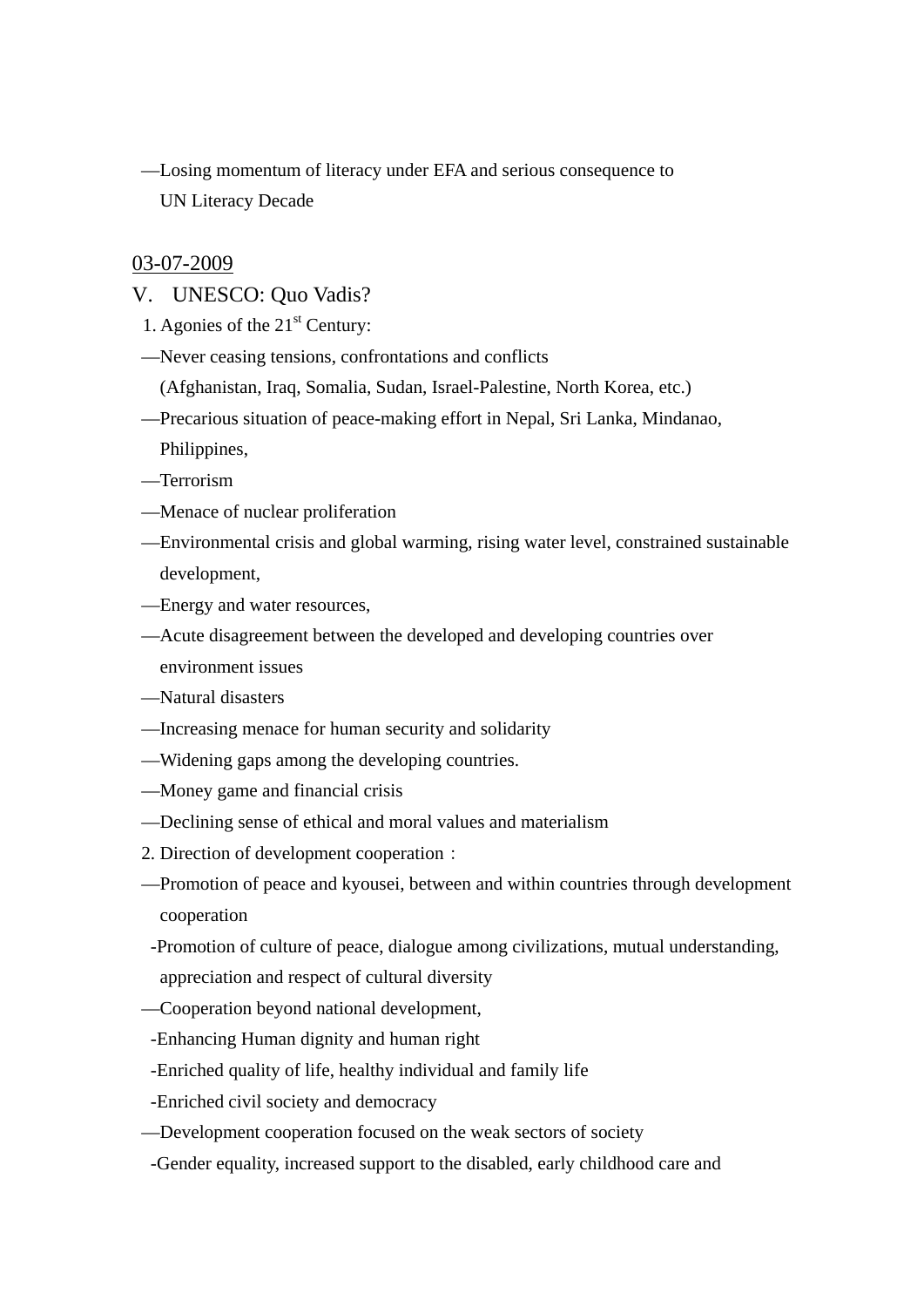development, welfare-self-discipline-self-reliance

- —Sustainable development and re-invigoration of force of nature and environment, development of renewable energy resources, urgent measures against global warming, natural disasters,
- —Development of advanced technology, especially eco-technology
- —Regaining confidence for recovery from financial and economic crisis and from pessimistic future scenario and generation of more powerful drives for the future
- 3. Expected role of UNESCO
- —Intellectual leadership for defining a new vision, concept and philosophy of development cooperation
- —Development of a model of equitable development cooperation in and through education establishing more human oriented and mutually visible partnership of the stakeholders in both donor communities and the receiving end of development cooperation
- —Education and training for more active participation of young generation in development cooperation
- —Defining more direct link between development cooperation and education for peace, international and inter-cultural understanding
- —Global message on the ultimate goal of development cooperation as the enhancement of meaningful and happy life of all and forming democracy in civil society
- 4. Important roles of Director-Generals in forming the priority and nature of the Organization
- —Rene Maheu v.s Addiseisha: Intellectualism v.s. operationalism
- —M'Bow: Enforcing equitable international order against the obstacle of the established world order and power structure
- —Mayor: Changing gears for intellectual cooperation and emphasis on the advocacy role and cooperation with other agencies
- —Matsuura: Recovery of UNESCO's universality and importance of respect for cultural diversity
- 5. Immediate challenge for the NAGOYA students
- —Reflection over the new vision of development cooperation in the  $21<sup>st</sup>$  century
- —Clarification of personality development of those involved in development cooperation, personal vision, new role and life style